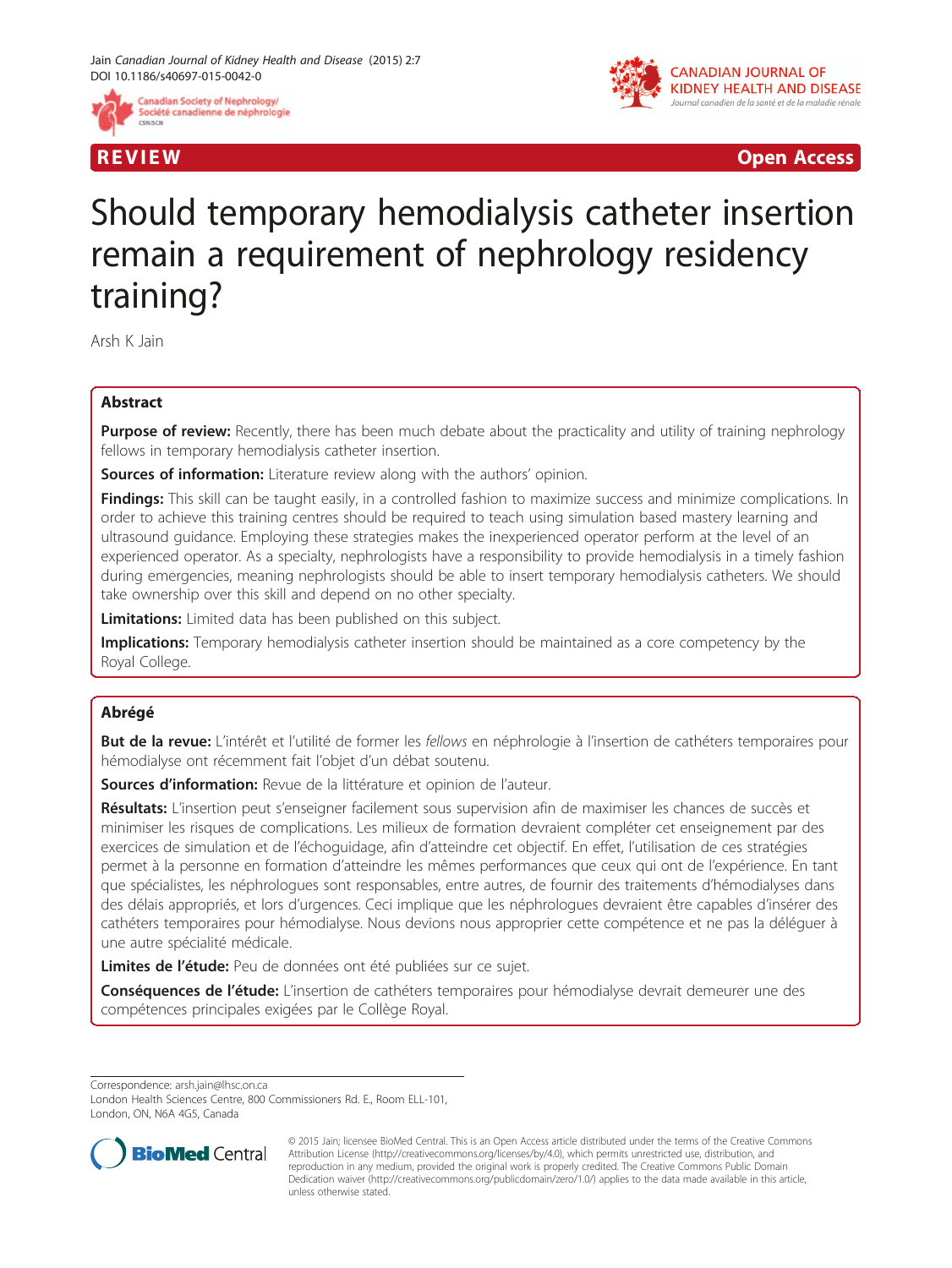#### What was known before

In the nephrology community, opinions have been generated for and against the continued requirement for fellows to learn temporary hemodialysis catheter insertion. However, there has been little review of the literature to determine if this skill that can easily be taught in training.

## What this adds

The data supports the ease with which temporary hemodialysis catheter insertion can be taught when using simulation based mastery learning and ultrasound guidance. This skill should be maintained as a core competency.

Urgent dialysis catheter insertion is a life-saving treatment option in specific clinical scenarios (such as overdoses, plasma exchange, acute kidney injury etc.). Recently, there has been much debate about the practicality and utility of training nephrology fellows in temporary (nontunneled) hemodialysis catheter insertion. Currently, the Royal College (of Physicians and Surgeons of Canada) lists this as a core competency. The position presented in this paper argues that adopting ultrasound guidance and simulation-based teaching methods results in good outcomes which can be achieved quickly (i.e. with few catheter insertions). This skill can be taught easily, in a controlled fashion to maximize success and minimize complications and should, therefore, be maintained as a core competency by the Royal College.

This paper will solely address issues around temporary hemodialysis catheter insertion. Tunneled hemodialysis catheters (a.k.a perm caths or permanent catheters) will not be addressed. The terms inexperienced and experienced operator are used throughout this discussion. The operator is the person performing the procedure. There is no uniform definition of "experience" in the studies cited. It can be assumed that inexperienced operators have inserted fewer than 25 catheters.

# What is the impact of ultrasound on catheter insertion?

The American Society of Diagnostic and Interventional Nephrology states that operators should perform 25 catheter placements to achieve competency in temporary hemodialysis catheter insertion [\[1](#page-3-0)]. This number is likely based on studies that compared inexperienced to experienced operators. These studies consistently found that inexperienced operators had higher complication rates [[2\]](#page-3-0). Complications were mainly related to arterial puncture, hematoma and pneumothorax. However, with the advent of ultrasound guided catheter insertion, these complications have been significantly mitigated.

Thus, multiple international societies now suggest that catheter insertion should be performed using ultrasound guidance (USG). This recommendation is based on multiple randomized control trials that have demonstrated a significantly reduced complication rate and improved success rate when using real-time ultrasound guidance [[3,4](#page-3-0)].

Given that ultrasound-guided insertion is the standard of care, a new question arises: What impact does USG have on catheter insertion by inexperience and experienced operator? Does USG dramatically improve the inexperienced operator? Does USG have any impact on the experienced operator? Although no randomized trials have addressed these questions specifically, data from previous studies which assessed outcomes for experienced and inexperienced operators can help inform the debate.

Prabhu et al. completed a randomized trial of 110 insertions comparing the landmark strategy to USG for femoral dialysis catheter insertion [[5](#page-3-0)]. Compared with experienced operators using the landmark strategy, inexperienced operators had a much lower success rate (76 vs 100%) and two times as many complications (20% vs 10%). Whereas, when using ultrasound, the success rate (98% vs 100%) and the complication rate (5% vs 8%) were similar between inexperienced and experienced operators.

In a prospective observational study of 107 insertions, Geddes et al. compared insertion of internal jugular dialysis catheters using USG in inexperienced versus experienced operators [[6\]](#page-3-0). They demonstrated that the success rate (96% vs 97%) and complication rate (0% vs 0%) was similar when comparing inexperienced and experienced operators.

Overall, the results suggest that USG has a dramatic impact on the success and complication rates for the inexperienced operator. While for the experienced operator there is a mild improvement. Most importantly, when using USG the success and complication rates are virtually identical for the inexperienced and experienced operator. There are other studies of central line insertions which have found similar results [[7,8\]](#page-3-0).

Ultrasound guidance is the equalizer. There will never be a randomized trial to compare inexperienced operators to experienced operators, therefore one can only use these post-hoc analyses of RCTs or observational studies to guide decision making. And the evidence is clear: USG allows the inexperienced operator to perform at the level of an experienced operator.

# How should catheter insertion be taught?

A 2012 survey found that one third of Canadian nephrology fellows felt they were not competent to insert temporary femoral or internal jugular hemodialysis catheters [\[9\]](#page-3-0). Similarly in a 2009 survey of recent American nephrology graduates, only two thirds of respondents felt competent to insert internal jugular hemodialysis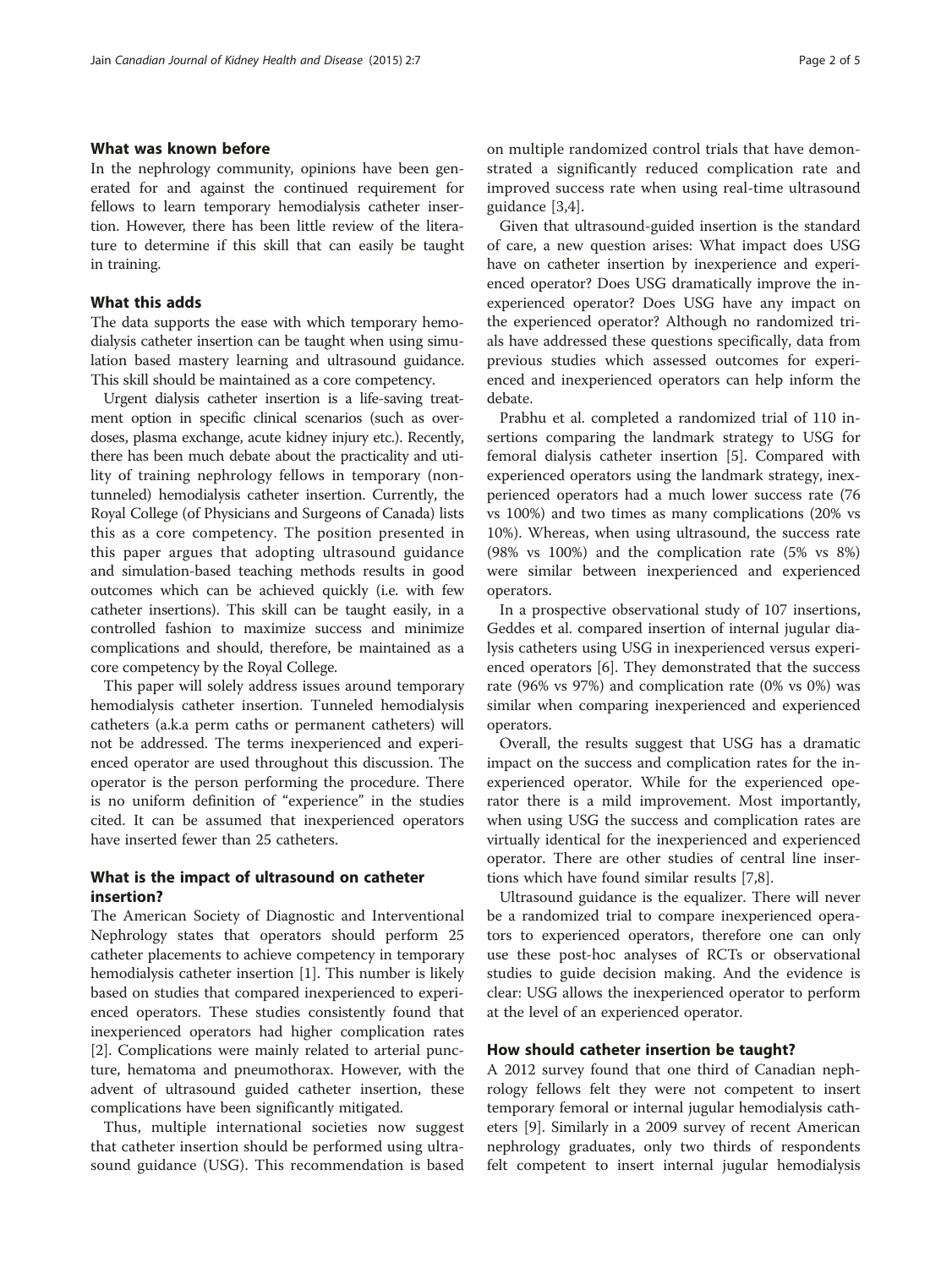catheters [[10](#page-3-0)]. When using competency checklists for catheter insertion, many recently graduated fellows performed poorly in simulated environments. In fact, Barsuk et al. found that only 17% of traditionally trained graduates achieve a passing score on a catheter insertion checklist [\[11](#page-3-0)]. Clark et al., found that 0/17 trainees attained a passing score, despite most trainees having previously inserted catheters [\[12](#page-3-0)].

There is however good evidence to show that Simulation Based Mastery Learning (SBML) is an excellent way of training residents and fellows on how to insert catheters appropriately. SBML involves a hands-on learning environment and is highly realistic. The trainees are tested pre and post training, and must achieve a minimum passing score in order to be certified as competent. Their score is assessed using a checklist to minimize subjective grading. The simulation exercise lasts for just a few hours. At training centres where simulation modules already exist, adopting this teaching strategy requires very little resource. SBML has been shown in a variety of settings to be a more effective teaching strategy than traditional methods [[13\]](#page-4-0). Clark et al., recently demonstrated that running a SBML course at the Canadian Society of Nephrology Annual Scientific Meeting resulted in a significant number of trainees achieving a passing score (from pre training 0/17 passed, post training 17/17 passed) [\[12\]](#page-3-0).

The evidence around the impact of SBML on dialysis catheter insertion is lacking. However, the impact in the critical care literature is astounding. It has been demonstrated that SBML results in significantly reduced mechanical complications compared to traditional training. Barsuk et al. demonstrated a significant reduction in arterial punctures (14% vs. 1%) and a reduced need for catheter adjustment for SBML trainees compared to traditional teaching methods [[14\]](#page-4-0). They also demonstrated a significant improvement in success rate (81% vs 95%) [[14\]](#page-4-0). The implementation of an SBML program resulted in a significant 85% reduction in catheterrelated bacteremias (0.50 infections per 1000 catheterdays vs 3.20 per 1000 catheter-days,  $P = .001$ ) when compared to a historical control [[15\]](#page-4-0). As a result of this reduction in infections it is suggested that SBML programs are extremely cost-effective [\[16](#page-4-0)].

# How many catheter insertions are needed for competence?

In a Canada-wide survey of nephrology fellows, Clark et al. found that the fellows inserted a median of five hemodialysis catheters six months [\[9](#page-3-0)]. Conservatively, it could be estimated that nephrology fellows would be inserting between 15 and 20 catheters during a twoyear fellowship. Is this enough to be trained?

Maizel et al. assessed the success and complication rates of residents for temporary central line insertion [[17\]](#page-4-0). The study residents had virtually no prior central line insertion experience. In total 172 insertions were performed, almost half of the lines inserted were dialysis catheters. Amongst the residents that used USG for insertion, it was found that after just 10 catheter insertions, the success rate of the residents improved to 90%. And after just four catheter insertions the complication rate plateaued at around 8%. These success and complication rates rival those of experienced operators, demonstrating that it takes fewer than 10 insertions for an inexperienced operator to become competent.

The idea that fewer catheter insertions are required for competence is reflected in other areas of medicine. For example in the 2007 guidelines, Ultrasound-Guided Internal Jugular Access: A Proposed Standardized Approach and Implications for Training and Practice, Dr. Feller-Kopman stated the following: [[18\]](#page-4-0)

"Given the rapid learning curve for US guidance of CVCs…, I would suggest… approximately 2 h of didactics, 2 h of laboratory training, and 5 to 10 proctored examinations".

It is worth considering that Canadian fellows who are starting nephrology fellowships are not catheter naïve. They should have inserted many central lines prior to starting their fellowship (for example in their ICU and CCU rotations). Therefore, at 15 to 20 catheters during fellowship, nephrology trainees in Canada would have more than enough experience to be certified as competent.

# Other considerations

Twenty percent of Canadian nephrology fellows in the aforementioned Clark et al. survey performed no catheter insertions over a six month time period [[9\]](#page-3-0). It should not be believed that this represents a lack of opportunity for catheter insertions, as there are many temporary insertions happening at teaching centres. For example, in Ontario in 2013, at the four teaching centres (Hamilton, Kingston, London, and Ottawa), there were over 650 temporary hemodialysis catheter insertions (Ontario Renal Network, unpublished data). It could be that lack of catheter insertions by fellows represents a decreased emphasis and willingness to teach this skill. Consultants in academic centres need to take an increased leadership role here. The lack of "opportunity" should not be considered a valid reason for removing this skill as training core competency.

Nephrologist should not be dependent on other services such as interventional radiology (IR) for catheter insertion for a number of reasons: First, at most centers, the IR service is not always available, which is problematic if dialysis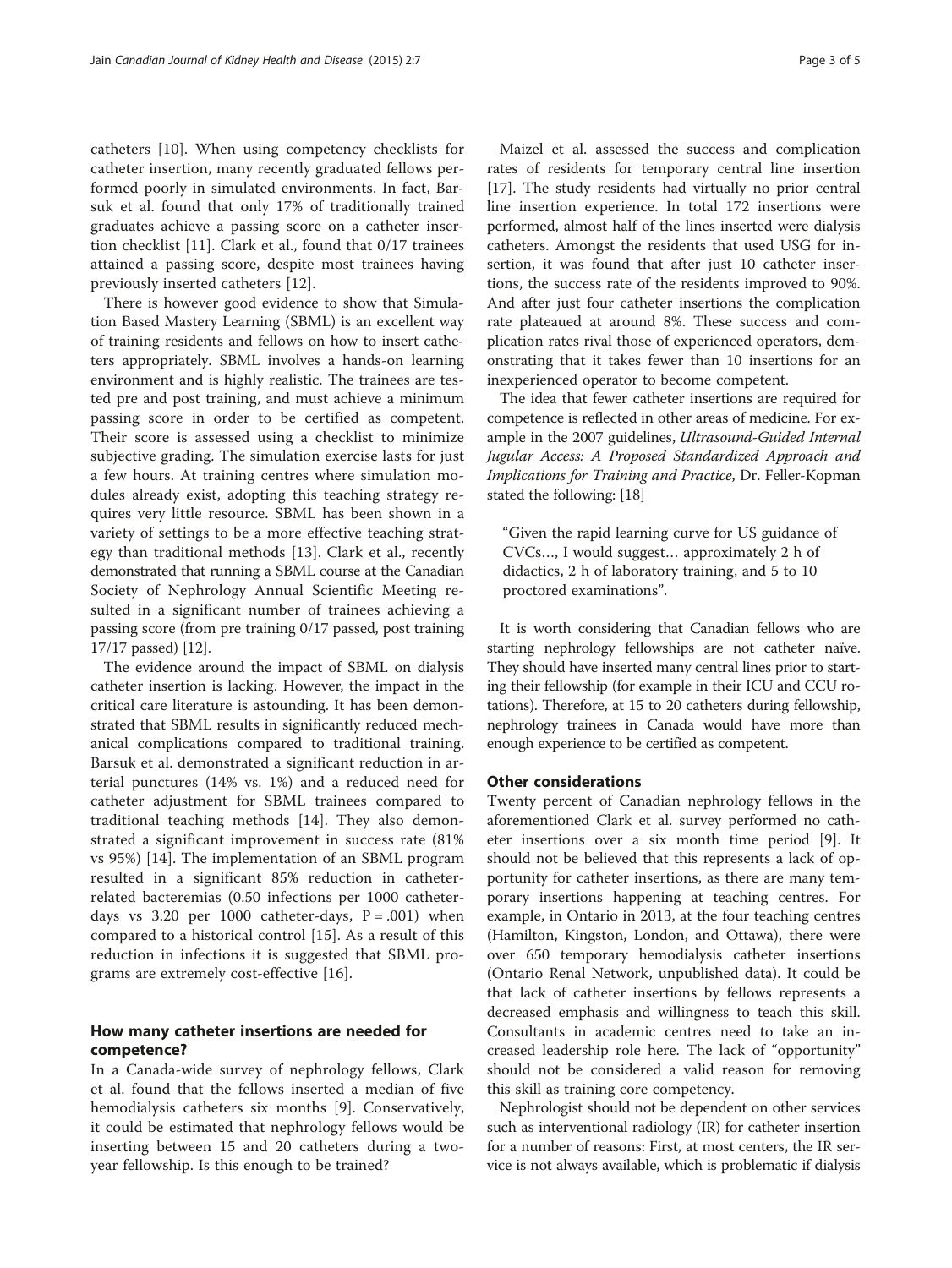<span id="page-3-0"></span>is needed urgently (e.g. overdose, hyperkalemia). Second, it is possible that IR would not prioritize temporary hemodialysis catheter insertion, resulting in longer wait times or hospitalizations for patients waiting for catheter insertions. Third, there may be reduced complications for insertions performed by nephrologists. Significantly longer wait times, hospitalization times and worse safety outcomes have been noted for paracentesis when performed by IR versus medicine [\[19\]](#page-4-0).

Nephrologists do not want to develop a culture of dependency as this could cripple our ability to provide urgent dialysis, a life saving therapy. If the Royal College was to remove this as a requirement of training, then which service would take ownership over temporary hemodialysis catheters insertions? In order to ensure hemodialysis remains under the sole purvey of nephrology, nephrologists must be able to provide dialysis in an emergency setting. Nephrologists cannot and should not leave temporary catheter insertions in the hands of any other service.

The data demonstrates that if an individual is trained appropriately using SBML and USG, they will have minimal difficulty inserting catheters. This is important for two reasons. First, in the authors experience, once you have been trained appropriately you will maintain an appropriate level of comfort and competence in inserting catheters even if you insert catheters only once every few years. There is no increased risk to the patient, because USG helps mitigate against complications. Further, nephrologists with a low frequency of insertion could maintain their competence by occasionally attending an SBML training program, if needed.

Second, for even those trainees who are not "procedurally oriented", the use of SBML and USG levels the playing field (all trainees who attended Clark et al's training achieved the passing score [12]). Catheter insertion no longer becomes a procedure which is done by "feel". Rather, it becomes a technical skill which can easily be mastered. Therefore, even the weakest trainees can be certified as competent operators. However, it would be necessary for all nephrology training programs to have access or provide access to SBML training environments and have an ultrasound available for all insertions.

Nephrology fellowship programs should not be focused solely on training people who are destined for academia. Instead, they should prepare fellows to practice anywhere in Canada. This means that fellows must be competent in temporary dialysis catheter insertion. A trainee's career path and centre where they will practice is never a certainty and may even change mid-career, it is essential that they learn this skill to maintain their marketability. Given the poor job prospects in nephrology in Canada, no fellow should be closing doors.

### Conclusion

The training of insertion of temporary hemodialysis catheters should be responsibility of nephrology fellowship programs. Training centres should be required to teach using SBML and USG. These techniques allow for excellent success rates and low complication rates, even after a minimal number of catheter insertions. Once trained appropriately, any nephrologist will feel comfortable with catheter insertion, even if it is years between insertions. As a specialty we have a responsibility to our patients to provide hemodialysis in a timely fashion during emergencies, meaning nephrologists should be able to insert temporary hemodialysis catheters. We should take ownership over this skill and depend on no other specialty. Temporary hemodialysis catheter insertion should be maintained as a core competency by the Royal College.

#### Competing interests

The author declares that he has no competing interests.

Received: 10 December 2014 Accepted: 13 February 2015 Published online: 05 March 2015

#### References

- 1. O'Neill WC, Ash SR, Work J, Saad TF. Guidelines for training, certification, and accreditation for hemodialysis vascular access and endovascular procedures. Semin Dial. 2008;16(2):173–6. doi:10.1046/j.1525-139X.2003.16034.x.
- 2. Sznajder J, Zveibil F. Central vein catheterization: failure and complication rates by three percutaneous approaches. Arch …. 1986. [http://archinte.jamanetwork.](http://archinte.jamanetwork.com/article.aspx?articleid=606564) [com/article.aspx?articleid=606564](http://archinte.jamanetwork.com/article.aspx?articleid=606564). Accessed November 27, 2014.
- 3. Wu S, Ling Q, Cao L, Wang J, Xu M, Zeng W. Real-time two-dimensional ultrasound guidance for central venous cannulation: a meta-analysis. Anesthesiology. 2013;118(2):361–75. [http://journals.lww.com/anesthesiology/](http://journals.lww.com/anesthesiology/Abstract/2013/02000/Real_time_Two_dimensional_Ultrasound_Guidance_for.21.aspx) [Abstract/2013/02000/Real\\_time\\_Two\\_dimensional\\_Ultrasound\\_Guidance\\_](http://journals.lww.com/anesthesiology/Abstract/2013/02000/Real_time_Two_dimensional_Ultrasound_Guidance_for.21.aspx) [for.21.aspx](http://journals.lww.com/anesthesiology/Abstract/2013/02000/Real_time_Two_dimensional_Ultrasound_Guidance_for.21.aspx). Accessed November 28, 2014.
- 4. Rabindranath KS, Kumar E, Shail R, Vaux E. Use of real-time ultrasound guidance for the placement of hemodialysis catheters: a systematic review and meta-analysis of randomized controlled trials. Am J Kidney Dis. 2011;58(6):964–70. doi:10.1053/j.ajkd.2011.07.025.
- 5. Prabhu MV, Juneja D, Gopal PB, et al. Ultrasound-guided femoral dialysis access placement: a single-center randomized trial. Clin J Am Soc Nephrol. 2010;5(2):235–9. doi:10.2215/CJN.04920709.
- 6. Geddes CC, Walbaum D, Fox JG, Mactier RA. Insertion of internal jugular temporary hemodialysis cannulae by direct ultrasound guidance–a prospective comparison of experienced and inexperienced operators. Clin Nephrol. 1998;50:320–5.
- 7. Gualtieri E, Deppe SA, Sipperly ME, Thompson DR. Subclavian venous catheterization: greater success rate for less experienced operators using ultrasound guidance. Critical care medicine. 1995;23(4):692–7.
- 8. Palepu GB, Deven J, Subrahmanyam M, Mohan S. Impact of ultrasonography on central venous catheter insertion in intensive care. Indian J Radiol Imaging. 2009;19(3):191–8. doi:10.4103/0971-3026.54877.
- 9. Clark EG, Schachter ME, Palumbo A, Knoll G, Edwards C. Temporary hemodialysis catheter placement by nephrology fellows: implications for nephrology training. Am J Kidney Dis. 2013;62(3):474–80. doi:10.1053/ j.ajkd.2013.02.380.
- 10. Berns JS. A survey-based evaluation of self-perceived competency after nephrology fellowship training. Clin J Am Soc Nephrol. 2010;5:490–6. doi:10.2215/CJN.08461109.
- 11. Barsuk JH, Ahya SN, Cohen ER, McGaghie WC, Wayne DB. Mastery learning of temporary hemodialysis catheter insertion by nephrology fellows using simulation technology and deliberate practice. Am J Kidney Dis. 2009;54(1):70–6. doi:10.1053/j.ajkd.2008.12.041.
- 12. Clark EG, Paparello JJ, Wayne DB, et al. Use of a national continuing medical education meeting to provide simulation-based training in temporary